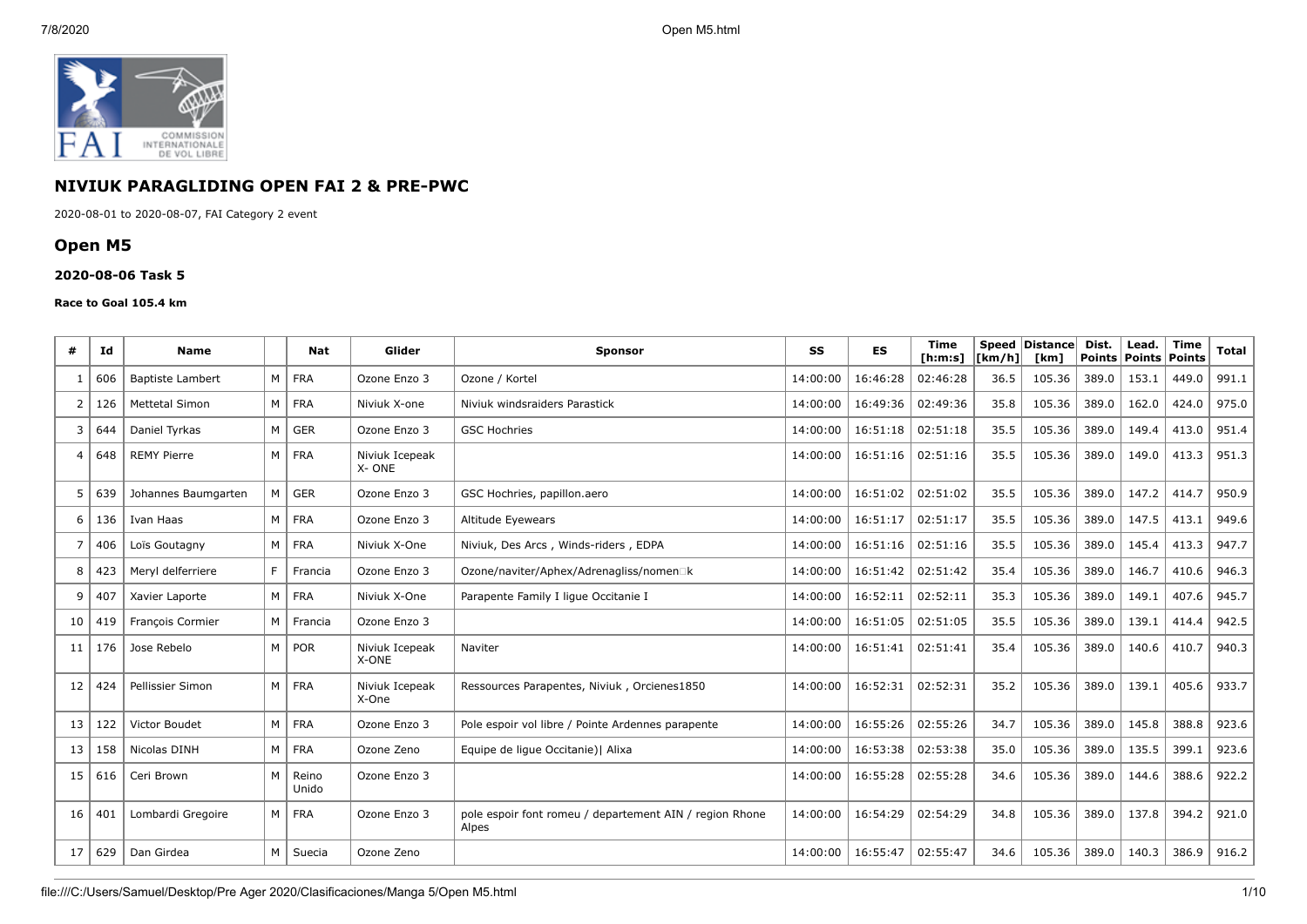| #    | Id  | <b>Name</b>                     |     | Nat            | Glider                    | <b>Sponsor</b>                                   | SS       | ES       | Time<br>[ h: m: s] | [km/h] | Speed Distance<br>[km] | Dist.<br><b>Points</b> | Lead.<br><b>Points</b> | Time<br><b>Points</b> | Total |
|------|-----|---------------------------------|-----|----------------|---------------------------|--------------------------------------------------|----------|----------|--------------------|--------|------------------------|------------------------|------------------------|-----------------------|-------|
| 18   | 649 | Jacques Fournier                | M   | Francia        | Ozone Enzo 3              | Stodeus / woody Valley /parateam                 | 14:00:00 | 17:05:22 | 03:05:22           | 32.8   | 105.36                 | 389.0                  | 136.1                  | 336.9                 | 862.0 |
| 19   | 604 | Rémi Bourdelle                  | M I | <b>FRA</b>     | Ozone Enzo 3              | Les Ailes du Mont-Blanc                          | 14:00:00 | 17:05:38 | 03:05:38           | 32.7   | 105.36                 | 389.0                  | 136.4                  | 335.6                 | 861.0 |
| 20   | 632 | Rémi MONTGINOT                  | M   | Francia        | Ozone Enzo 3              | Ailes Beaujolaises - Danfoss                     | 14:00:00 | 17:05:37 | 03:05:37           | 32.8   | 105.36                 | 389.0                  | 136.2                  | 335.7                 | 860.9 |
| 21   | 608 | <b>Constance Mettetal</b>       | F   | <b>FRA</b>     | Ozone Enzo 3              |                                                  | 14:00:00 | 17:05:36 | 03:05:36           | 32.8   | 105.36                 | 389.0                  | 135.0                  | 335.8                 | 859.8 |
| 22   | 617 | <b>Mouquet Nicolas</b>          | М   | <b>FRA</b>     | Ozone Enzo 3              | <b>Aplied Materials</b>                          | 14:00:00 | 17:05:29 | 03:05:29           | 32.8   | 105.36                 | 389.0                  | 134.1                  | 336.4                 | 859.5 |
| 23   | 610 | vargas thibaut                  | M   | <b>FRA</b>     | Ozone Enzo 3              | Ligue Occitanie Parapente / SLAT / WAGGA         | 14:00:00 | 17:05:29 | 03:05:29           | 32.8   | 105.36                 | 389.0                  | 133.9                  | 336.4                 | 859.3 |
| 24   | 259 | Matthias Kothe                  | M   | <b>GER</b>     | Ozone Enzo 3              | Nordeutsche Gleitschirmschule   KOMAT            | 14:00:00 | 17:05:41 | 03:05:41           | 32.7   | 105.36                 | 389.0                  | 133.8                  | 335.4                 | 858.2 |
| 25   | -7  | Sergi Claret Estupinya          | M   | <b>ESP</b>     | Gin Boomerang<br>11       |                                                  | 14:00:00 | 17:05:49 | 03:05:49           | 32.7   | 105.36                 | 389.0                  | 133.3                  | 334.7                 | 857.0 |
| 26   | 600 | Marek Robel                     | M   | Polonia        | <b>UP Guru</b>            | www.diagmatic.pl, www.nextbank.ph                | 14:00:00 | 17:05:51 | 03:05:51           | 32.7   | 105.36                 | 389.0                  | 133.3                  | 334.6                 | 856.9 |
| 27   | 651 | Yann livinec                    | M   | Francia        | Ozone Zeno                |                                                  | 14:00:00 | 17:05:42 | 03:05:42           | 32.7   | 105.36                 | 389.0                  | 131.6                  | 335.3                 | 855.9 |
| 28   | 182 | Eusebio soares                  | M   | <b>POR</b>     | Enzo 3                    | 3ssolar                                          | 14:00:00 | 17:05:45 | 03:05:45           | 32.7   | 105.36                 | 389.0                  | 131.6                  | 335.0                 | 855.6 |
| 29   | 180 | Prune Delaris                   | F   | Francia        | Ozone Zeno                | Pole espoir vol libre                            | 14:00:00 | 17:06:35 | 03:06:35           | 32.6   | 105.36                 | 389.0                  | 133.7                  | 331.0                 | 853.7 |
| 30   | 611 | António José Tabanez<br>Fonseca | M   | <b>POR</b>     | Ozone Enzo 3              |                                                  | 14:00:00 | 17:07:01 | 03:07:01           | 32.5   | 105.36                 | 389.0                  | 135.0                  | 328.8                 | 852.8 |
| 31   | 635 | Tim Roche                       | M   | Francia        | Niviuk Peak 5             |                                                  | 14:00:00 | 17:07:30 | 03:07:30           | 32.4   | 105.36                 | 389.0                  | 136.9                  | 326.5                 | 852.4 |
| 32   | 224 | Adria Grau Alvarez              | M   | <b>ESP</b>     | Niviuk Peak5              | Niviuk                                           | 14:00:00 | 17:06:22 | 03:06:22           | 32.6   | 105.36                 | 389.0                  | 130.4                  | 332.0                 | 851.4 |
| 33   | 630 | Martin Kubicek                  | М   | CZE            | Ozone Enzo 3              |                                                  | 14:00:00 | 17:06:09 | 03:06:09           | 32.7   | 105.36                 | 389.0                  | 128.8                  | 333.1                 | 850.9 |
| 34   | 4   | Xevi Bonet                      | M   | <b>ESP</b>     | Ozone Enzo 3              | Alamair-Alfapilot-Naviter                        | 14:00:00 | 17:05:16 | 03:05:16           | 32.8   | 105.36                 | 389.0                  | 121.2                  | 337.4                 | 847.6 |
| 35   | 24  | Daniel Gonzalez Rizo            | M   | <b>ESP</b>     | Niviuk Peak 5             | www.alfapilot.com                                | 14:00:00 | 17:07:36 | 03:07:36           | 32.4   | 105.36                 | 389.0                  | 127.9                  | 326.0                 | 842.9 |
| 36   | 642 | Peter Kozisek                   | М   | CZE            | Ozone Enzo 3              | SILP MARRACHOV                                   | 14:00:00 | 17:07:10 | 03:07:10           | 32.5   | 105.36                 | 389.0                  | 124.0                  | 328.1                 | 841.1 |
| 36   | 138 | Arthur Moindrot                 | M   | <b>FRA</b>     | Ozone Enzo 3              | Pole espoir vol libre, Kortel Design             | 14:00:00 | 17:07:17 | 03:07:17           | 32.5   | 105.36                 | 389.0                  | 124.6                  | 327.5                 | 841.1 |
| 38 I | 2   | Felix Rodriguez<br>Fernandez    |     | $M \vert$ ESP  | Ozone Enzo 3              | OZONE-NACEX-CERTIKA- AIR SPORTS CHAMONIX - JULBO | 14:00:00 | 17:07:43 | 03:07:43           | 32.4   | 105.36                 | 389.0                  | 107.8                  | 325.4                 | 822.2 |
| 39   | 619 | Simon Gartner                   | M   | <b>FRA</b>     | Flow Spectra              | Flow                                             | 14:00:00 | 17:14:38 | 03:14:38           | 31.2   | 105.36                 | 389.0                  | 120.3                  | 292.7                 | 802.0 |
| 40   | 329 | Chris Bevins                    | M   | Reino<br>Unido | Ozone Enzo 3              |                                                  | 14:00:00 | 17:17:16 | 03:17:16           | 30.8   | 105.36                 | 389.0                  | 126.2                  | 280.6                 | 795.8 |
| 41   | 602 | Lambert Cyril                   | M   | Francia        | Ozone Enzo 2              |                                                  | 14:00:00 | 17:17:21 | 03:17:21           | 30.8   | 105.36                 | 389.0                  | 122.2                  | 280.3                 | 791.5 |
| 42   | 641 | Stephan Schöpe                  |     | $M \vert$ GER  | Ozone Enzo 3              | DGF Rhein-Mosel-Lahn, Moselfalken                | 14:00:00 | 17:17:18 | 03:17:18           | 30.8   | 105.36                 | 389.0                  | 118.9                  | 280.5                 | 788.4 |
| 43   | 605 | Jan Rentowski                   |     | $M \vert POL$  | UP Meru                   | gringofly.com High Adventure UP Paragliders      | 14:00:00 | 17:17:43 | 03:17:43           | 30.7   | 105.36                 | 389.0                  | 117.1                  | 278.6                 | 784.7 |
| 44   | 74  | Lorenzo nadali                  |     | $M$   ITA      | Gin Boomerang<br>11       | scientific team                                  | 14:00:00 | 17:22:24 | 03:22:24           | 30.0   | 105.36                 | 389.0                  | 105.2                  | 257.6                 | 751.8 |
| 45 1 |     | Francisco Javier Reina<br>Lagos |     | $M \vert$ ESP  | Niviuk Icepeak X<br>- One | Niviuk                                           | 14:00:00 | 17:19:14 | 03:19:14           | 30.5   | 105.36                 | 389.0                  | 87.1                   | 271.7                 | 747.8 |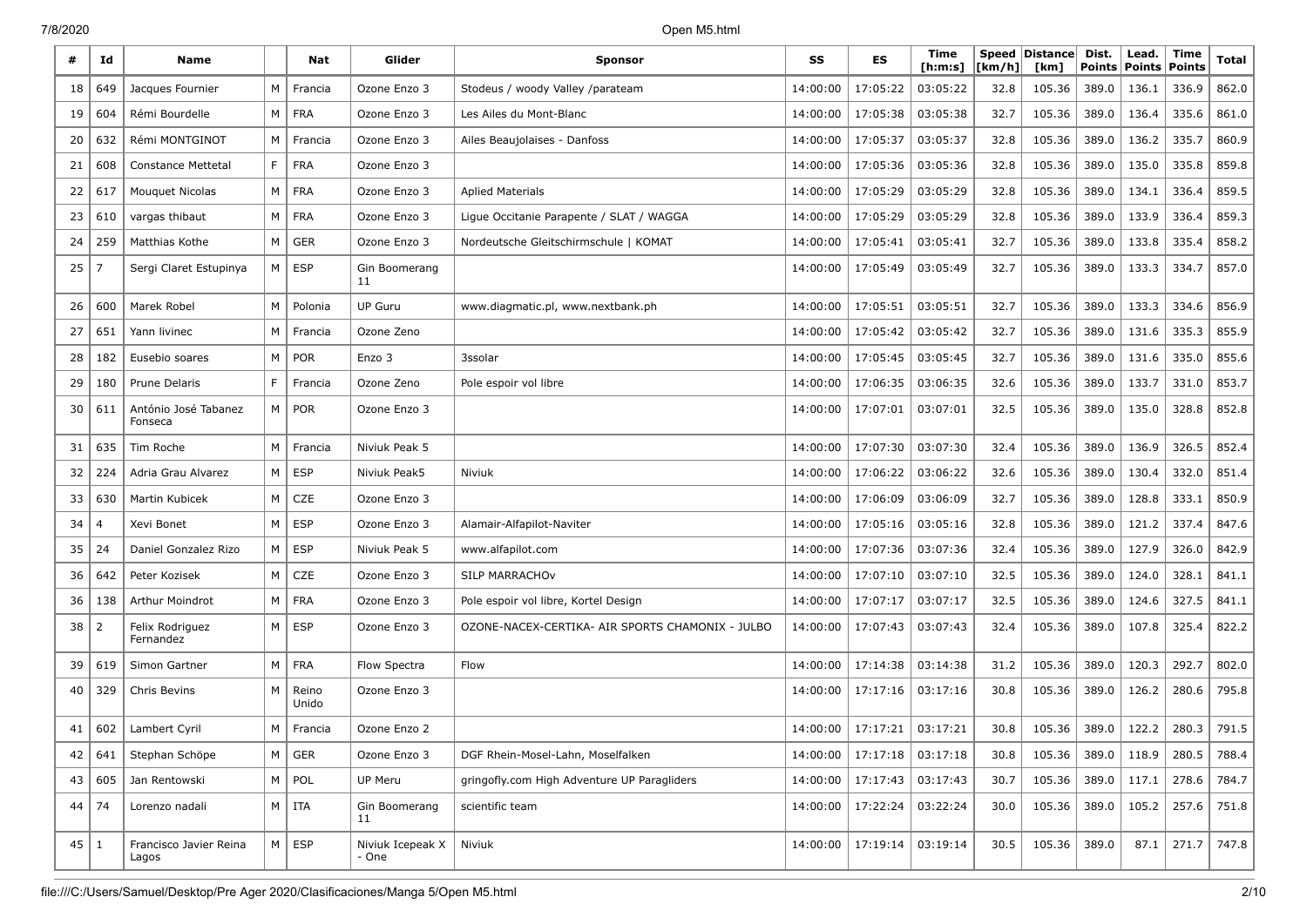| #  | Id  | <b>Name</b>                   |                | Nat        | Glider                  | <b>Sponsor</b>                                          | SS       | ES       | Time<br>[ <b>h</b> : <b>m</b> : <b>s</b> ] | Speed<br>[km/h] | $ {\sf Distance} $<br>[km] | Dist.<br><b>Points</b> | Lead.<br><b>Points</b> | Time<br><b>Points</b> | Total |
|----|-----|-------------------------------|----------------|------------|-------------------------|---------------------------------------------------------|----------|----------|--------------------------------------------|-----------------|----------------------------|------------------------|------------------------|-----------------------|-------|
| 46 | 625 | Pawel Bedynski                | M              | Polonia    | Ozone Zeno              |                                                         | 14:00:00 | 17:28:44 | 03:28:44                                   | 29.1            | 105.36                     | 389.0                  | 107.2                  | 229.8                 | 726.0 |
| 47 | 44  | Sergi Ballester Pi            | M              | <b>ESP</b> | Niviuk Peak 5           |                                                         | 14:00:00 | 17:27:54 | 03:27:54                                   | 29.2            | 105.36                     | 389.0                  | 101.1                  | 233.4                 | 723.5 |
| 48 | 66  | Andres Agredo Perez           | M              | COL        | Ozone Zeno              |                                                         | 14:00:00 | 17:24:10 | 03:24:10                                   | 29.8            | 105.36                     | 389.0                  | 75.3                   | 249.8                 | 714.1 |
| 49 | 214 | Dario Dandeu                  | M              | Italia     | Ozone Enzo 3            | Fly-Air3                                                | 14:00:00 | 17:29:25 | 03:29:25                                   | 29.0            | 105.36                     | 389.0                  | 84.9                   | 226.9                 | 700.8 |
| 50 | 400 | Claude LE MELLEC              | M              | Francia    | Ozone Zeno              |                                                         | 14:00:00 | 17:32:46 | 03:32:46                                   | 28.6            | 105.36                     | 389.0                  | 91.8                   | 212.5                 | 693.3 |
| 51 | 132 | Carlos Lopes                  | M              | POR        | 777 Gambit              | www.mineiro.com.pt                                      | 14:00:00 | 17:30:48 | 03:30:48                                   | 28.8            | 105.36                     | 389.0                  | 80.8                   | 220.9                 | 690.7 |
| 52 | 410 | Nando Silla Martínez          | M              | <b>ESP</b> | <b>UP Meru</b>          | fdacv.com, appifly.org                                  | 14:00:00 | 17:37:04 | 03:37:04                                   | 28.0            | 105.36                     | 389.0                  | 99.8                   | 194.4                 | 683.2 |
| 53 | 48  | Rodolfo Pérez Leunda          | M              | <b>ESP</b> | Ozone Zeno              | Fed Vasca Deportes Aereos                               | 14:00:00 | 17:36:31 | 03:36:31                                   | 28.1            | 105.36                     | 389.0                  | 71.4                   | 196.7                 | 657.1 |
| 54 | 628 | Victor Bergelin               | м              | Suecia     | Ozone Zeno              |                                                         | 14:00:00 | 17:36:27 | 03:36:27                                   | 28.1            | 105.36                     | 389.0                  | 69.6                   | 197.0                 | 655.6 |
| 55 | 81  | Cecilio Valenzuela<br>Requena | M              | <b>ESP</b> | Up Guru                 | De Nube a Nube                                          | 14:00:00 | 17:39:20 | 03:39:20                                   | 27.7            | 105.36                     | 389.0                  | 72.1                   | 184.9                 | 646.0 |
| 56 | 26  | Oriol Cervelló Nogués         | M              | <b>ESP</b> | Ozone Zeno              | Munich Life University                                  | 14:00:00 | 17:40:13 | 03:40:13                                   | 27.6            | 105.36                     | 389.0                  | 69.1                   | 181.2                 | 639.3 |
| 57 | 185 | Miki ventaja diaz             | M <sub>1</sub> | <b>ESP</b> | NIviuk Icepeak<br>X-one |                                                         | 14:00:00 | 17:40:59 | 03:40:59                                   | 27.5            | 105.36                     | 389.0                  | 66.5                   | 178.0                 | 633.5 |
| 58 | 145 | Adrien RAISSON                | М              | <b>FRA</b> | Ozone Enzo 3            | Pôle Espoir Font Romeu / Darentasia / Neo               | 14:00:00 |          |                                            |                 | 102.82                     | 379.6                  | 143.2                  |                       | 522.8 |
| 59 | 25  | David Villarta                | M              | <b>ESP</b> | Ozone Enzo 3            | VILLARTA Family,                                        | 14:00:00 | 17:05:19 | 03:05:19                                   | 32.8            | 104.78                     | 386.9                  | 132.9                  |                       | 519.8 |
| 60 | 647 | Horst Gresch                  | M              | <b>GER</b> | Ozone Enzo 3            |                                                         | 14:00:00 | 17:06:15 | 03:06:15                                   | 32.6            | 104.07                     | 384.2                  | 132.0                  |                       | 516.2 |
| 61 | 624 | jules Perrin                  | M              | <b>FRA</b> | Ozone Zeno              | fly fat                                                 | 14:00:00 |          |                                            |                 | 102.68                     | 379.1                  | 133.3                  |                       | 512.4 |
| 62 | 623 | Gilet Valentin                | M              | Francia    | Ozone Zeno              | <b>BGD</b>                                              | 14:00:00 |          |                                            |                 | 100.10                     | 369.6                  | 134.4                  |                       | 504.0 |
| 63 | 614 | Florin Iftinca                | M              | Rumania    | Ozone Mantra 7          |                                                         | 14:00:00 | 17:22:16 | 03:22:16                                   | 30.1            | 105.16                     | 388.3                  | 112.6                  |                       | 500.9 |
| 64 | 28  | Robinson Altieri<br>Sánchez   | M              | <b>ESP</b> | Ozone Enzo 3            | Micartera                                               | 14:00:00 |          |                                            |                 | 102.60                     | 378.8                  | 114.2                  |                       | 493.0 |
| 65 | 22  | Gorka Tornos zabala           | M              | <b>ESP</b> | Ozone Zeno              | <b>FVDA</b>                                             | 14:00:00 |          |                                            |                 | 102.61                     | 378.8                  | 113.1                  |                       | 491.9 |
| 66 | 613 | Frédéric Juvaux               | M              | Francia    | Ozone Enzo 3            | https://opencamp.fr                                     | 14:00:00 |          |                                            |                 | 101.00                     | 372.9                  | 107.9                  |                       | 480.8 |
| 67 | 79  | Antonio Ramos Moyano          | M              | <b>ESP</b> | Gin Puma                | T.royo arilla, tenapark, iparapente                     | 14:00:00 |          |                                            |                 | 100.88                     | 372.5                  | 104.8                  |                       | 477.3 |
| 68 | 53  | Ivan Castro Villate           | M              | <b>ESP</b> | Ozone Zeno              | <b>FVDA</b>                                             | 14:00:00 | 17:38:22 | 03:38:22                                   | 27.8            | 104.72                     | 386.6                  | 89.1                   |                       | 475.7 |
| 69 | 17  | Xavier Berneda                | M              | <b>ESP</b> | Ozone Enzo 3            | MunichSports.com - Parashop.es - FlyFox - DuuoShoes.com | 14:00:00 |          |                                            |                 | 98.66                      | 364.2                  | 103.8                  |                       | 468.0 |
| 70 | 31  | Paco Navarro González         | M              | <b>ESP</b> | Mac Para Magus          | www.aireyvuelo.com                                      | 14:00:00 |          |                                            |                 | 98.88                      | 365.1                  | 101.9                  |                       | 467.0 |
| 71 | 3   | Miguel Diaz Ruiz              | M              | <b>ESP</b> | Niviuk Icepeak<br>X-ONE | Niviuk                                                  | 14:00:00 |          |                                            |                 | 102.71                     | 379.2                  | 87.2                   |                       | 466.4 |
| 72 | 650 | Boris Plamenov                | M              | <b>ESP</b> | <b>UP Guru</b>          | <b>DPARAPENTE</b>                                       | 14:00:00 |          |                                            |                 | 98.73                      | 364.5                  | 77.2                   |                       | 441.7 |
| 73 | 646 | Dawid Krajewski               | M              | Polonia    | UP Summit XC 4          |                                                         | 14:00:00 |          |                                            |                 | 98.36                      | 363.2                  | 57.8                   |                       | 421.0 |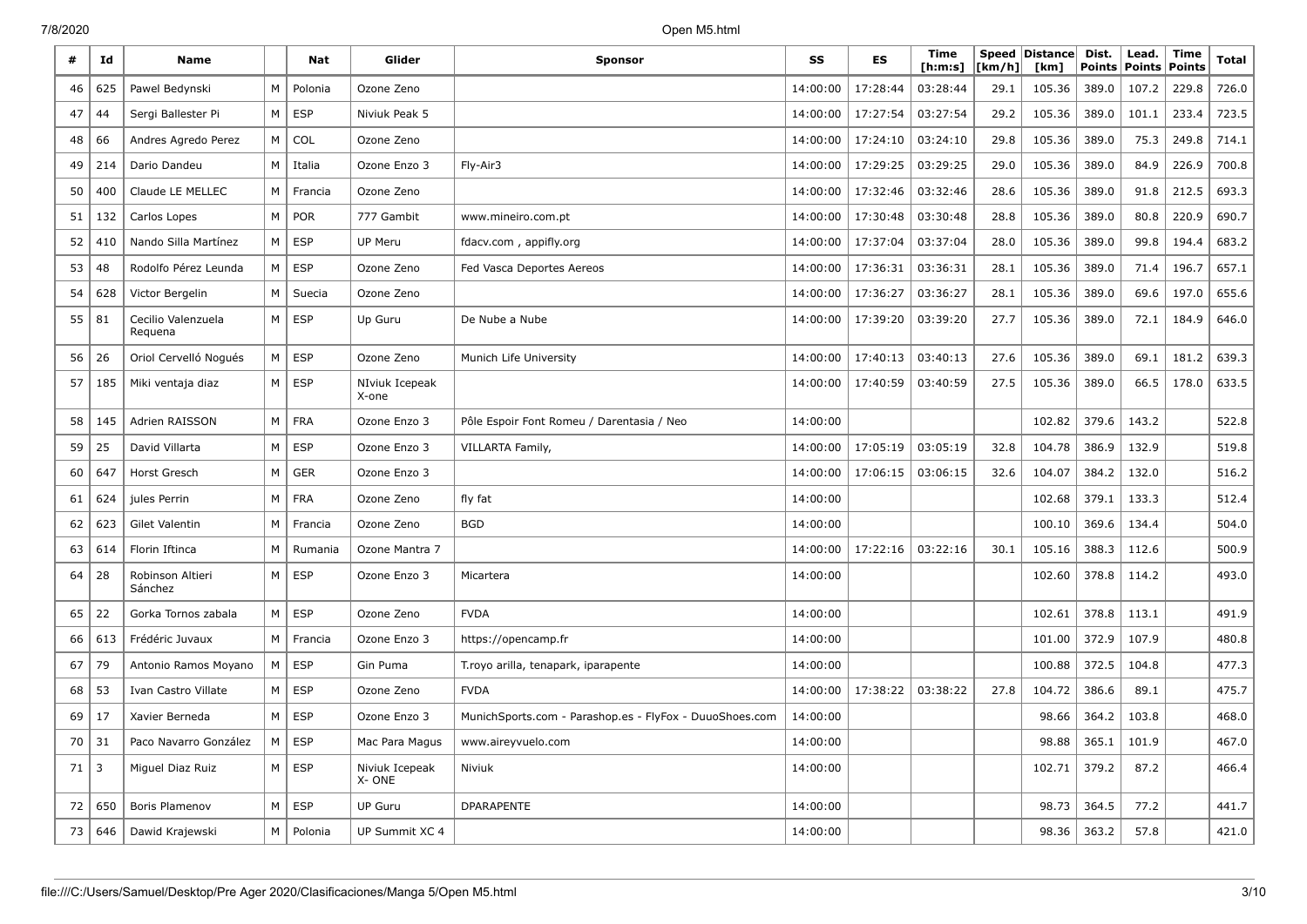| #  | Id  | <b>Name</b>                   |    | <b>Nat</b>     | Glider                  | <b>Sponsor</b>                                                               | SS       | ES       | <b>Time</b><br>[ h: m: s] | [km/h] | Speed Distance<br>[km] | Dist.<br>Points | Lead.<br>Points Points | Time | <b>Total</b> |
|----|-----|-------------------------------|----|----------------|-------------------------|------------------------------------------------------------------------------|----------|----------|---------------------------|--------|------------------------|-----------------|------------------------|------|--------------|
| 74 | 317 | Miguel Angel Pifarré<br>Boix  | M  | <b>ESP</b>     | Ozone Zeno              | Ager Aventura't                                                              | 14:00:00 |          |                           |        | 102.66                 | 379.0           | 40.2                   |      | 419.2        |
| 75 | 306 | Gadi Wolff                    | M  | <b>GER</b>     | <b>BGD Lynix</b>        |                                                                              | 14:00:00 | 18:40:03 | 04:40:03                  | 21.7   | 105.36                 | 389.0           | 19.3                   |      | 408.3        |
| 76 | 88  | Gabriel Cañada<br>Estébanez   | M  | <b>ESP</b>     | <b>Windtech Duster</b>  | Windtech Paragliders                                                         | 14:00:00 |          |                           |        | 100.34                 | 370.4           |                        |      | 370.4        |
| 77 | 51  | Virgilio Ortiz Martín         | M  | <b>ESP</b>     | Ozone Zeno              | Vinos Fortis Montaraz                                                        | 14:00:00 |          |                           |        | 82.70                  | 305.3           |                        |      | 305.3        |
| 78 | 103 | Chechu Martinez Rojano        | M  | <b>ESP</b>     | Skywalk Spice           | RODEO STAR_FGT                                                               | 14:00:00 |          |                           |        | 68.24                  | 251.9           |                        |      | 251.9        |
| 79 | 204 | Ana Maria Sancho<br>Frisuelos | F. | <b>ESP</b>     | Dudek Airlight          | www.monteholiday.com                                                         | 14:00:00 |          |                           |        | 68.11                  | 251.4           |                        |      | 251.4        |
| 80 | 86  | Gorka Uribe Aldekoa           | M  | <b>ESP</b>     | Ozone Mantra 7          | EAKF O FEDERACIÓN VASCA                                                      | 14:00:00 |          |                           |        | 63.46                  | 234.3           |                        |      | 234.3        |
| 81 | 601 | Jules Croibier                | M  | <b>FRA</b>     | Ozone Enzo 3            |                                                                              | 14:00:00 |          |                           |        | 59.40                  | 219.3           |                        |      | 219.3        |
| 82 | 115 | Jordi Roset Ilobet            | M  | <b>ESP</b>     | Ozone Alpina 3          |                                                                              | 14:00:00 |          |                           |        | 55.79                  | 206.0           |                        |      | 206.0        |
| 83 | 637 | ricardo raats                 | M  | <b>EST</b>     | Ozone Mantra 7          |                                                                              | 14:00:00 |          |                           |        | 54.41                  | 200.9           |                        |      | 200.9        |
| 84 | 302 | Kalin Kostadinov              | M  | <b>BUL</b>     | Niviuk Artik 5          | SlyNomad Bulgaria, GreenPeace Bulgaria                                       | 14:00:00 |          |                           |        | 41.81                  | 154.3           |                        |      | 154.3        |
| 85 | 9   | Jesus costa sanchez           | M  | <b>ESP</b>     | Niviuk Icepeak<br>X-ONE | Nivik españa - Mediterranean Paragliders.com-<br>parapentedesnivel.com-FAMUR | 14:00:00 |          |                           |        | 40.05                  | 147.9           |                        |      | 147.9        |
| 86 | 97  | Vallés Milla Pere             | M  | <b>ESP</b>     | <b>UP Meru</b>          |                                                                              | 14:00:00 |          |                           |        | 36.25                  | 133.8           |                        |      | 133.8        |
| 87 | 638 | Ricardo Mota Leite            | M  | Portugal       | Ozone Mantra 6          | AbouaAboua                                                                   | 14:00:00 |          |                           |        | 35.78                  | 132.1           |                        |      | 132.1        |
| 88 | 112 | Miguel<br>VILLARTA_MARTINEZ   | M  | <b>ESP</b>     | Skywalk<br>Cayenne 6    | FAMILIA VILLARTA                                                             | 14:00:00 |          |                           |        | 33.60                  | 124.1           |                        |      | 124.1        |
| 89 | 322 | Fermin Montaner<br>Morant     | M  | ESP            | Nova Sector             | montaner.de                                                                  | 14:00:00 |          |                           |        | 30.18                  | 111.4           |                        |      | 111.4        |
| 90 | 156 | Albert Pol Font               | M  | <b>ESP</b>     | Niviuk Ikuma            |                                                                              | 14:00:00 |          |                           |        | 29.62                  | 109.4           |                        |      | 109.4        |
| 91 | 326 | Juan Luis Morales<br>Gómez    | M  | <b>ESP</b>     | Nova Sector             |                                                                              | 14:00:00 |          |                           |        | 29.61                  | 109.3           |                        |      | 109.3        |
| 92 | 282 | David Zapata                  | M  | <b>ESP</b>     | Ozone Swift             |                                                                              | 14:00:00 |          |                           |        | 20.01                  | 73.9            |                        |      | 73.9         |
| 93 | 222 | Stephan Hüttermann            | М  | <b>GER</b>     | Ozone Enzo 3            | Worldwidesail                                                                | 14:00:00 |          |                           |        | 19.78                  | 73.0            |                        |      | 73.0         |
| 94 | 266 | Fernando ACEITUNO             | M  | <b>ESP</b>     | Niviuk Artik 5          |                                                                              | 14:00:00 |          |                           |        | 18.44                  | 68.1            |                        |      | 68.1         |
| 95 | 178 | Eva Vinuesa Prieto            | F  | <b>ESP</b>     | Ozone Rush 5            |                                                                              | 14:00:00 |          |                           |        | 17.99                  | 66.4            |                        |      | 66.4         |
| 96 | 615 | Harriet Short                 | E  | Reino<br>Unido | Ozone Alpina 3          |                                                                              | 14:00:00 |          |                           |        | 17.12                  | 63.2            |                        |      | 63.2         |
| 97 | 38  | Juanma Garcia<br>Guerrero     | M  | <b>ESP</b>     | Mac Para Magus          | Aire y vuelo                                                                 | 14:00:00 |          |                           |        | 13.64                  | 50.4            |                        |      | 50.4         |
| 98 | 633 | Katarzyna Grajoszek           | F. | POL            | UP Mana                 |                                                                              | 14:00:00 |          |                           |        | 10.74                  | 39.7            |                        |      | 39.7         |
| 99 | 37  | Juan Maiza Otaño              | M  | <b>ESP</b>     | Gin Leopard             | Federacion Vasca- FVDA                                                       | 14:00:00 |          |                           |        | 7.28                   | 26.9            |                        |      | 26.9         |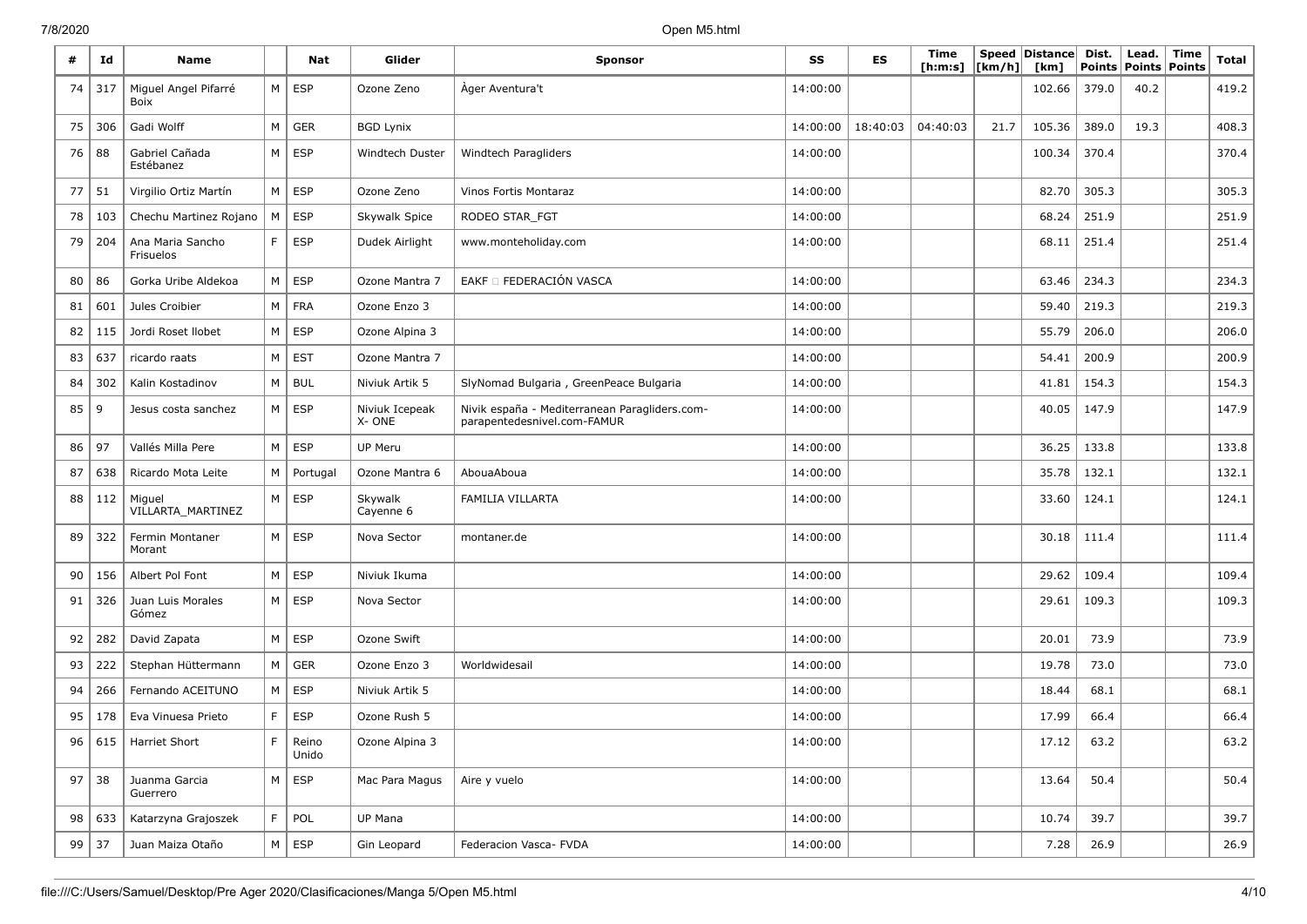| #          | Id  | <b>Name</b>                     |                | <b>Nat</b> | Glider               | <b>Sponsor</b>                | SS | <b>ES</b> | Time<br>[h:m:s] $ [km/h] $ | Speed Distance<br>[km] | Dist. | Lead. $ $ Time<br><b>Points Points Points</b> | <b>Total</b> |
|------------|-----|---------------------------------|----------------|------------|----------------------|-------------------------------|----|-----------|----------------------------|------------------------|-------|-----------------------------------------------|--------------|
| 100        | 603 | Lambert Sandy                   |                | <b>FRA</b> | Gin Leopard          |                               |    |           |                            | 4.00                   | 14.8  |                                               | 14.8         |
| <b>DNF</b> | 94  | Nani Pons                       | M              | ESP        | Niviuk Artik 5       |                               |    |           |                            |                        |       |                                               | 0.0          |
| ABS        | 15  | Luis Martinez Iturbe            | M              | <b>ESP</b> | Ozone Enzo 3         |                               |    |           |                            |                        |       |                                               | 0.0          |
| ABS        | 220 | Jose Tomas Ramirez<br>Muñoz     | M              | ESP        | Macpara Eden 7       |                               |    |           |                            |                        |       |                                               | 0.0          |
| ABS        | 49  | Daniel MArtinez Alarcon         | M              | ESP        | Skywalk<br>Cayenne 6 |                               |    |           |                            |                        |       |                                               | 0.0          |
| ABS        | 653 | Francisco Angel<br>Hormigos Gil | M              | ESP        | Ozone Zeno           |                               |    |           |                            |                        |       |                                               | 0.0          |
| ABS        | 174 | Silvio Zugarini                 | M <sub>1</sub> | <b>ITA</b> | Skywalk<br>Cayenne 6 |                               |    |           |                            |                        |       |                                               | 0.0          |
| ABS        | 19  | Salvador RIPOLL DÍAZ            | M              | ESP        | Niviuk X-one         | Parapente Murcia Costa Calida |    |           |                            |                        |       |                                               | 0.0          |
| ABS        | 21  | Mario Arque Domingo             | M              | ESP        | Macpara Magus        | revista Parapente / Perfils   |    |           |                            |                        |       |                                               | 0.0          |
| <b>ABS</b> | 652 | Federico Muñez Alcon            | M              | ESP        | Gin Leopard          |                               |    |           |                            |                        |       |                                               | 0.0          |
| ABS        | 612 | Håkan Lindqvist                 | M              | Suecia     | Ozone Zeno           |                               |    |           |                            |                        |       |                                               | 0.0          |

### **Task definition**

| No             | Leg Dist.         | Id               | <b>Radius</b>      | Open  | Close | <b>Coordinates</b>         | <b>Altitude</b> |
|----------------|-------------------|------------------|--------------------|-------|-------|----------------------------|-----------------|
| 1              | $0.0 \text{ km}$  | D <sub>0</sub> 1 | 400 m              | 12:30 | 14:30 | Lat: 42.04635 Lon: 0.74601 | 1560 m          |
| 2 SS           | $2.0 \text{ km}$  | <b>B05</b>       | $3000 \; \text{m}$ | 14:00 | 20:15 | Lat: 42.00715 Lon: 0.72025 | 673 m           |
| 3              | $40.0 \text{ km}$ | <b>B29</b>       | $3000 \; \text{m}$ | 14:00 | 20:15 | Lat: 42.17122 Lon: 1.16318 | 1160 m          |
| $\overline{4}$ | 84.8 km           | <b>B39</b>       | $400 \; \text{m}$  | 14:00 | 20:15 | Lat: 42.23975 Lon: 1.70291 | 2416 m          |
| 5 ES           | 103.8 km          | A20              | $2000 \; m$        | 14:00 | 20:15 | Lat: 42.38647 Lon: 1.86511 | 1073 m          |
| 6              | 105.4 km          | A20              | $400 \text{ m}$    | 14:00 | 20:15 | Lat: 42.38647 Lon: 1.86511 | 1073 m          |

### **Notes**

| Id  | Name                     | Note    |
|-----|--------------------------|---------|
| 15  | Luis Martinez Iturbe     | Ausente |
| 174 | Silvio Zugarini          | Ausente |
| 19  | Salvador RIPOLL DÍAZ     | Ausente |
| 21  | Mario Argue Domingo      | Ausente |
| 220 | Jose Tomas Ramirez Muñoz | Ausente |
| 49  | Daniel MArtinez Alarcon  | Ausente |

file:///C:/Users/Samuel/Desktop/Pre Ager 2020/Clasificaciones/Manga 5/Open M5.html 5/10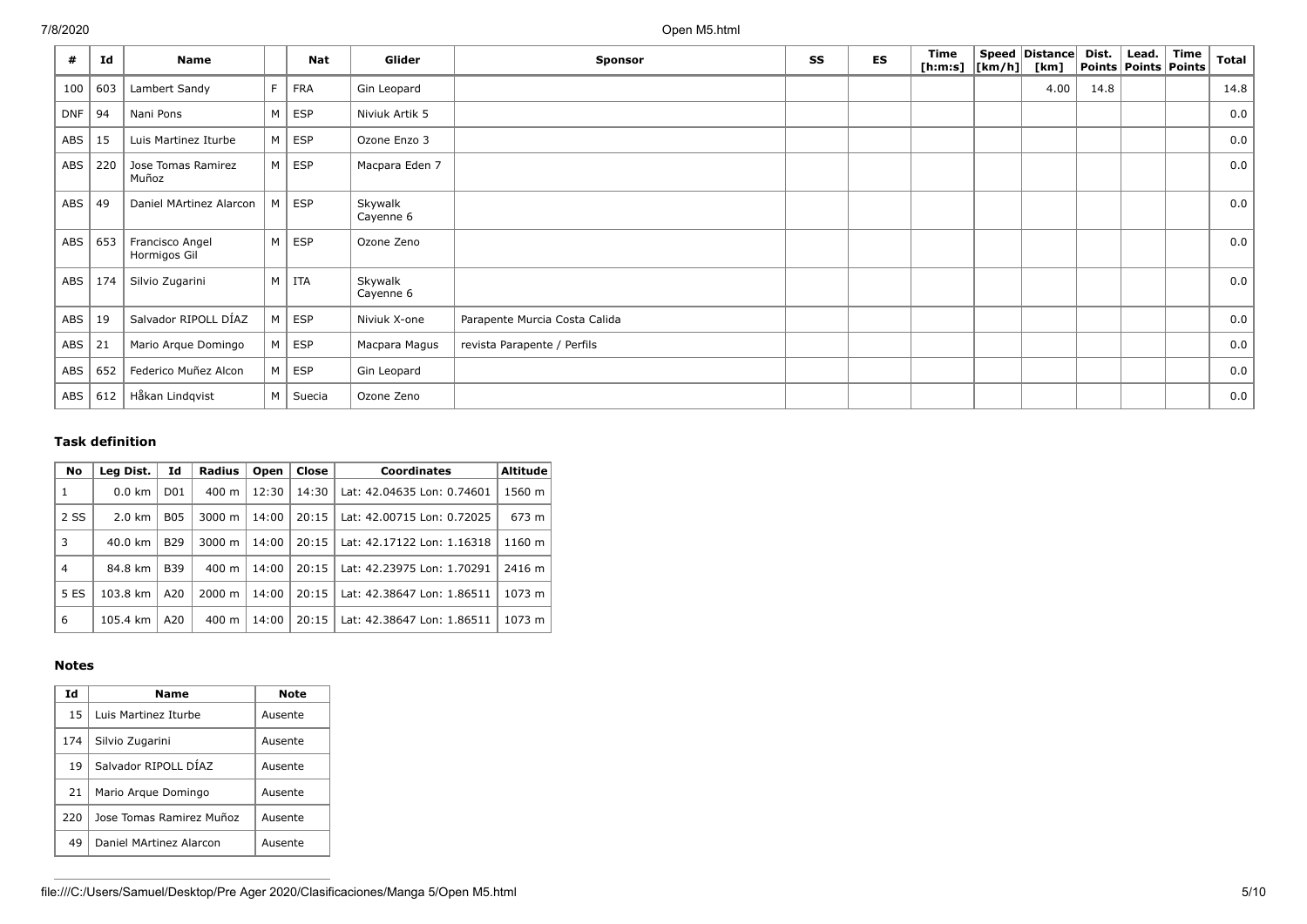| Id  | Name                         | Note       |
|-----|------------------------------|------------|
| 612 | Håkan Lindqvist              | Ausente    |
| 649 | Jacques Fournier             | Ausente    |
| 652 | Federico Muñez Alcon         | Ausente    |
| 653 | Francisco Angel Hormigos Gil | Ausente    |
| 94  | Nani Pons                    | No despega |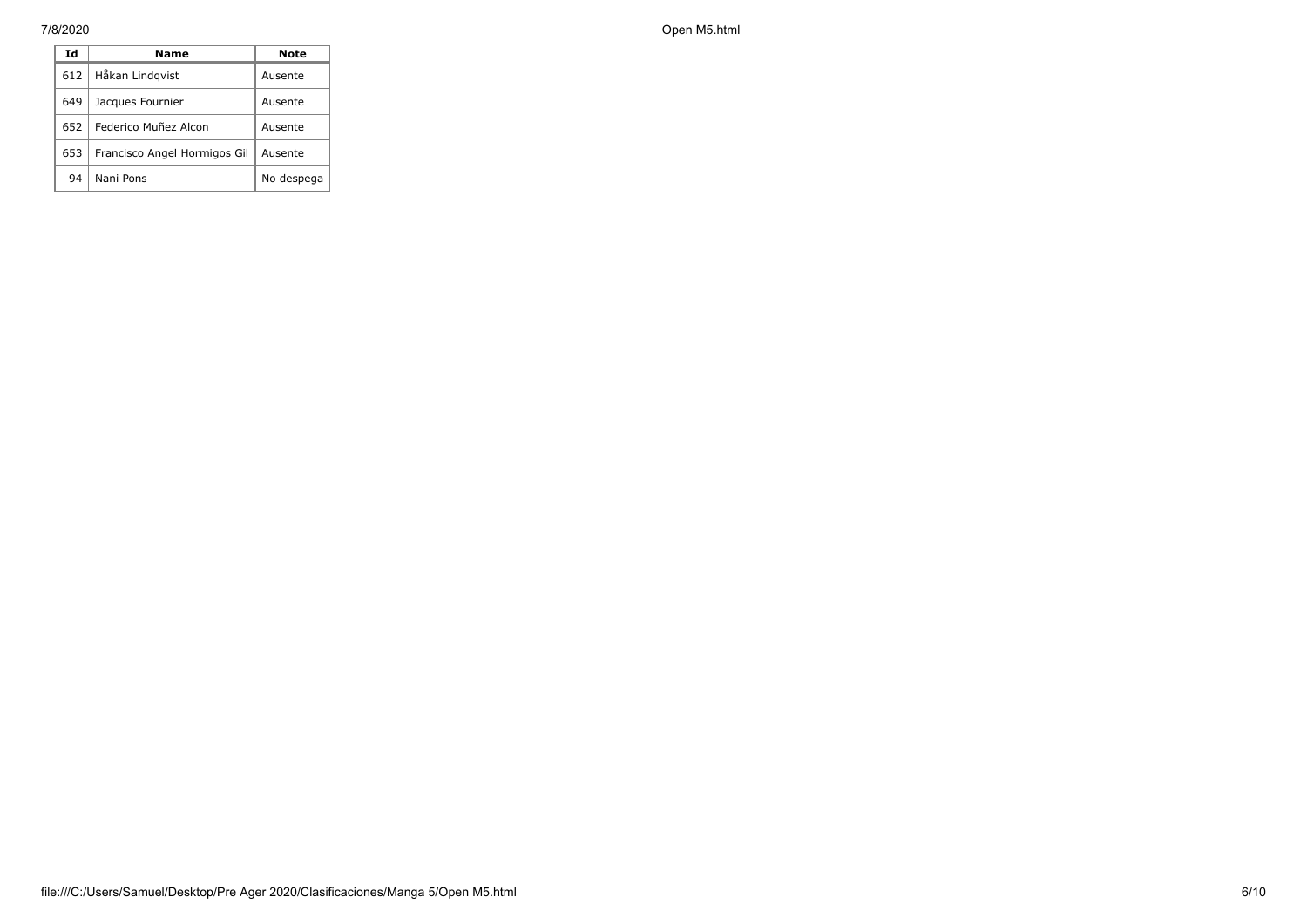**Pilots not yet processed (NYP)**

**Id Name**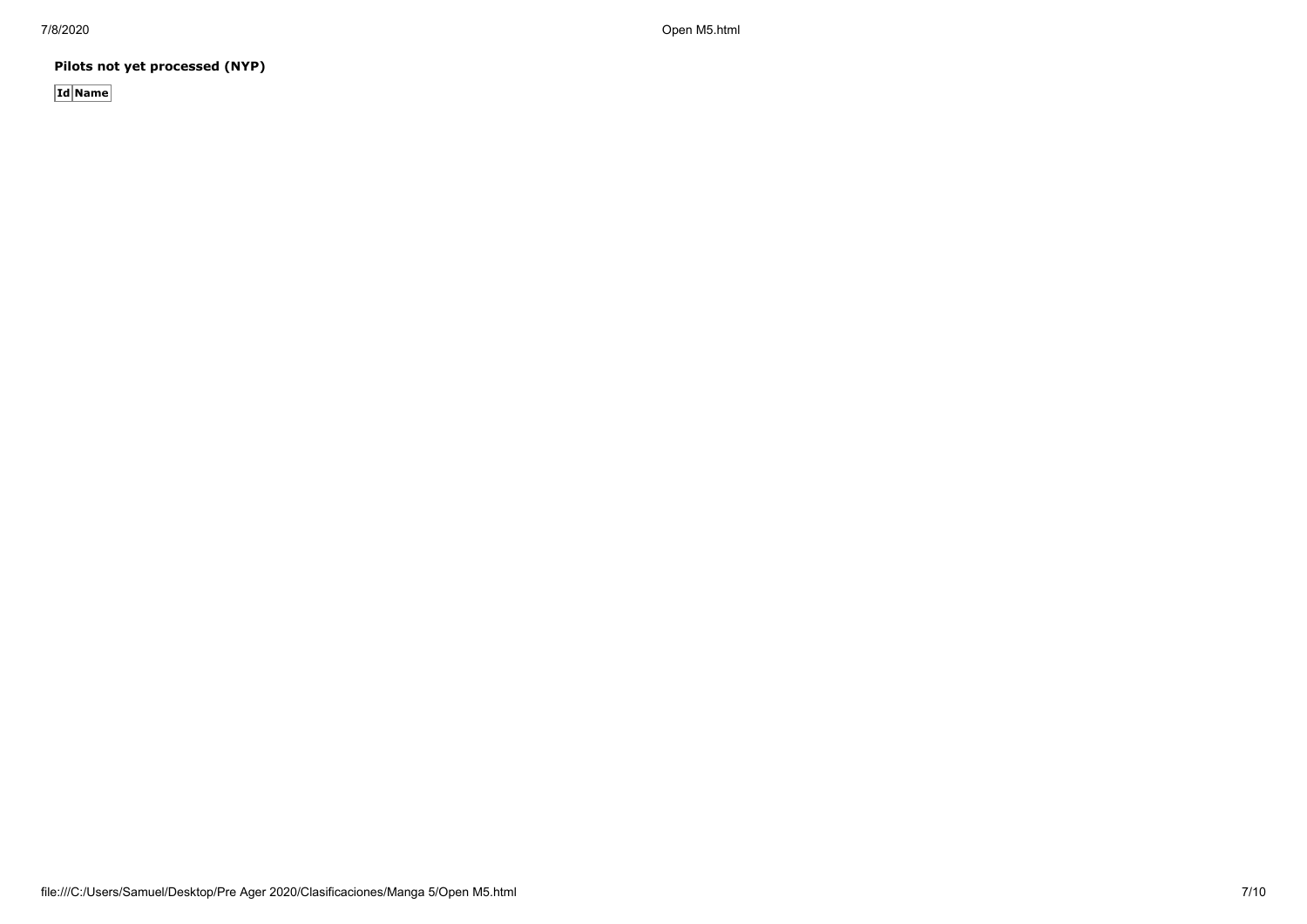## **Task statistics**

| param                           | value                     |
|---------------------------------|---------------------------|
| ss distance                     | 101.324                   |
| task_distance                   | 105.356                   |
| launch_to_ess_distance          | 103.755                   |
| no_of_pilots_present            | 101                       |
| no_of_pilots_flying             | 100                       |
| no_of_pilots_lo                 | 42                        |
| no_of_pilots_reaching_nom_dist  | 85                        |
| no_of_pilots_reaching_es        | 62                        |
| no_of_pilots_reaching_goal      | 58                        |
| sum_flown_distance              | 8798.882                  |
| best_dist                       | 105.356                   |
| best time                       | 2.7744                    |
| worst_time                      | 4.6675                    |
| qnh_setting                     | 1013.25                   |
| no_of_pilots_in_competition     | 110                       |
| no_of_pilots_landed_before_stop | 0                         |
| sum_dist_over_min               | 8400.458                  |
| sum_real_dist_over_min          | 8400.458                  |
| sum_flown_distances             | 8798.882                  |
| best_real_dist                  | 105.356                   |
| last_start_time                 | 2020-08-06T14:00:00+02:00 |
| first_start_time                | 2020-08-06T14:00:00+02:00 |
| first_finish_time               | 2020-08-06T16:46:28+02:00 |
| max_time_to_get_time_points     | 4.4401                    |
| goalratio                       | 0.58                      |
| arrival_weight                  | 0                         |
| departure_weight                | 0                         |
| leading_weight                  | 0.162                     |
| time_weight                     | 0.449                     |
| distance_weight                 | 0.389                     |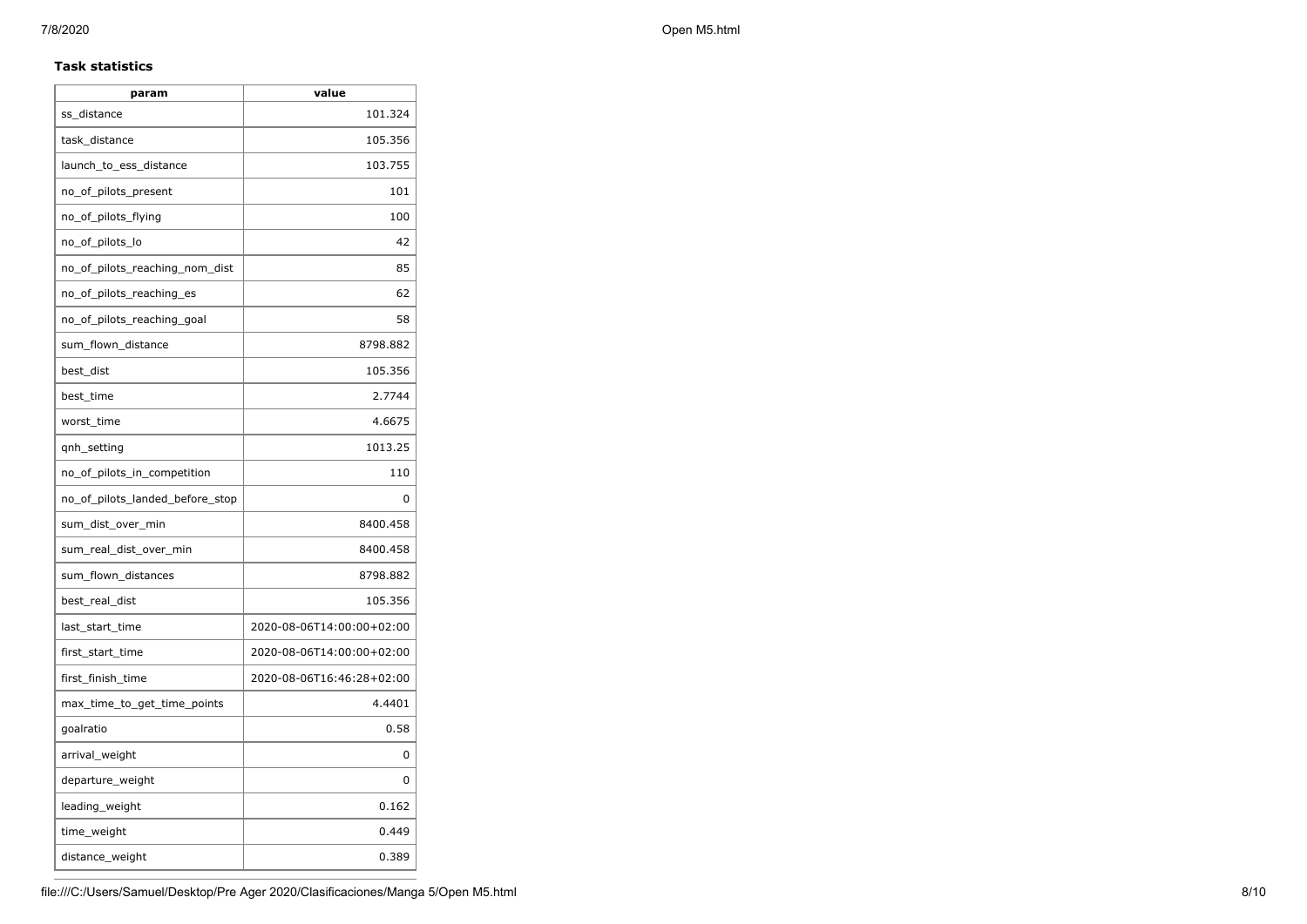| param                        | value        |
|------------------------------|--------------|
| smallest_leading_coefficient | 1.8225       |
| available_points_distance    | 388.979      |
| available_points_time        | 449.021      |
| available_points_departure   | <sup>0</sup> |
| available points leading     | 162          |
| available_points_arrival     | 0            |
| time_validity                | 1            |
| launch_validity              | 1            |
| distance_validity            | 1            |
| stop_validity                | $\mathbf{1}$ |
| day_quality                  | 1            |
| ftv_day_validity             | 0.9911       |
| time_points_stop_correction  | 0            |

## **Scoring formula settings**

| param                                        | value    |
|----------------------------------------------|----------|
| id                                           | GAP2020  |
| use_distance_points                          | 1        |
| use_time_points                              | 1        |
| use_departure_points                         | $\Omega$ |
| use_leading_points                           | 1        |
| use_arrival_position_points                  | 0        |
| use_arrival_time_points                      | 0        |
| time points if not in goal                   | $\Omega$ |
| jump_the_gun_factor                          | $\Omega$ |
| jump_the_gun_max                             | 0        |
| use 1000 points for max day quality          | $\Omega$ |
| normalize_1000_before_day_quality            | 0        |
| time_validity_based_on_pilot_with_speed_rank | 1        |
| bonus_gr                                     | 4        |
| no_pilots_in_goal_factor                     | 0.8      |
| task_stopped_factor                          | 0.7      |